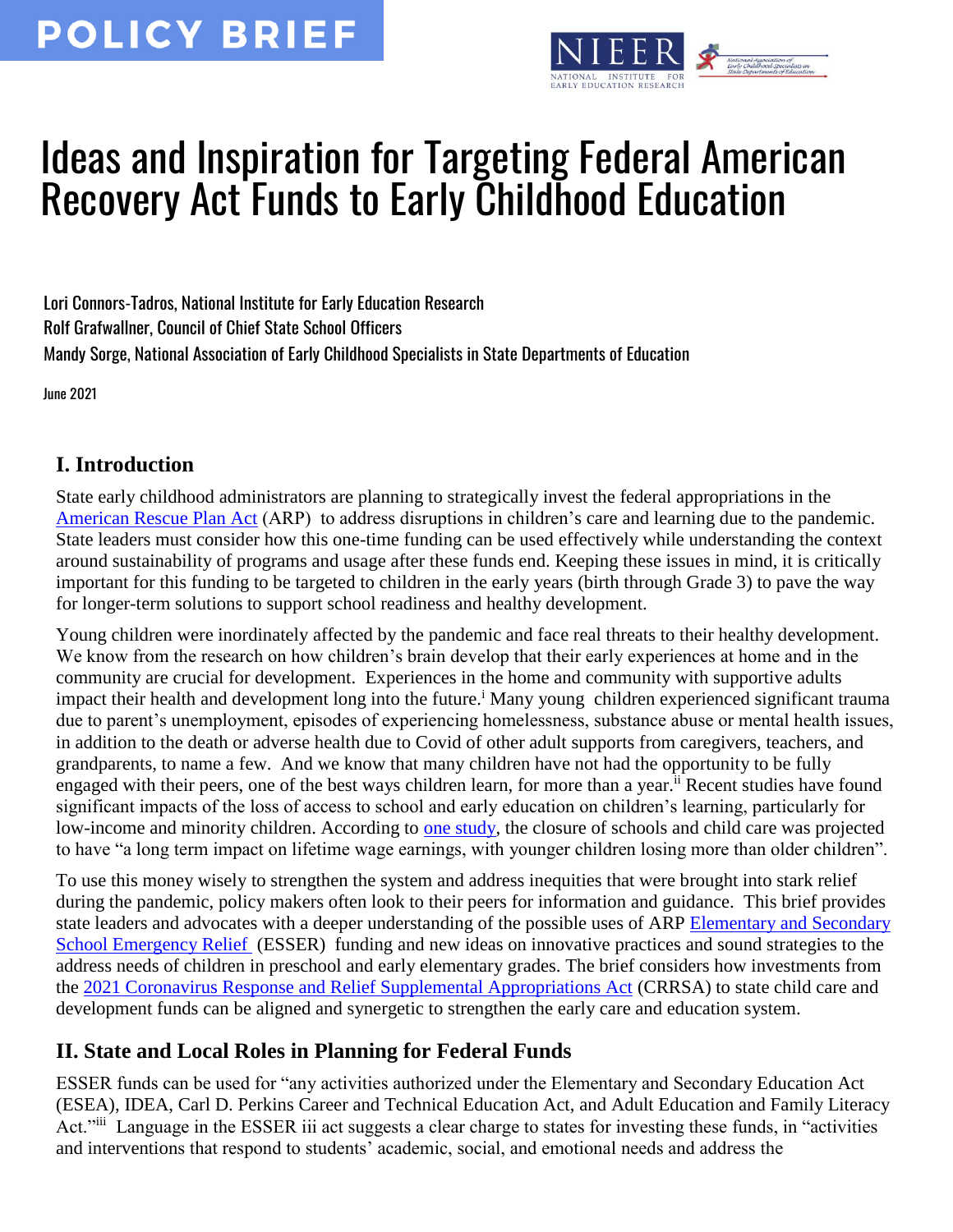disproportionate impact of COVID-19 on underrepresented student subgroups." These funds allow and are currently being used by school districts across the country to support educational services for children and families from birth to K entry.

This section is intended to provide a high level overview of the federal funding and the state application process.

## *Overview of ESSER iii Funding*

ARP ESSER iii provides a total of \$170.3 billion in funding for education. This includes more than \$125.4 billion for state K–12 public education programs and \$39.6 billion to higher education, with the remaining funds going to other educational programs and activities. The act also provides \$7.2 billion in funding for the [federal E-Rate program,](https://www.fcc.gov/consumers/guides/universal-service-program-schools-and-libraries-e-rate) which will be extended to provide devices and connectivity to students, educators, and patrons of public libraries. Under this legislation, governors will also receive \$2.75 billion in funding to assist private schools that "enroll a significant percentage of low-income students and are most impacted by the qualifying emergency." Since last spring, the federal government has provided K–12 public schools with just over \$200 billion (approximately \$4,000 per student) in funding to address the impact of COVID-19.

ESSER funds will be distributed to states in the same way that the last two federal rescue packages were distributed: based on their relative Title I, Part A funding. The first \$800 million of ESSER funding must be used by states to provide educational and wraparound services to students experiencing homelessness and other underserved student populations. The [bill](https://www.congress.gov/117/bills/hr1319/BILLS-117hr1319enr.pdf) requires states to distribute the remaining \$122 billion in the following manner:

- **Local Education Agencies (LEAs)** (\$109.8 billion): Ninety percent of funding will be distributed to districts based on their relative share of Title I, Part A funding.
- **Lost Learning Time** (\$6.1 billion): States must use at least 5% of their ESSER funding "to address learning loss by supporting the implementation of evidence-based interventions, such as summer learning, extended day, comprehensive afterschool programs, or extended school year programs, and ensure such interventions respond to students' academic, social, and emotional needs and address the disproportionate impact of the coronavirus on [students of color, students from families experiencing low-incomes, students with disabilities, English language learners, migrant students, students experiencing homelessness, and students in foster care]."
- **After-School Programs** (\$1.2 billion): A minimum of 1% of state funding must be used for after-school programs that address students' academic, social, and emotional needs.
- **Summer Enrichment Programs** (\$1.2 billion): At least 1% of funding must be used by states to provide students with evidence-based summer learning programs.
- **Administration Costs** (\$610 million): States can spend up to 0.5% of their funding on the costs of administrating this program.
- **Remaining State Funds** (\$3 billion): States will be allowed to use these funds on any of the allowable uses in the act (see below).

LEAs will be required to use at least 20% of the funds they receive (\$22 billion) to address lost learning time for students. They will have the freedom to spend the remaining 80% (\$87.8 billion) of funding based on local needs and priorities. A state-by-state breakdown of ARP ESSER funding can be found on the [U.S. Department](https://www.ed.gov/news/press-releases/department-education-announces-american-rescue-plan-funds-all-50-states-puerto-rico-and-district-columbia-help-schools-reopen)  [of Education's website.](https://www.ed.gov/news/press-releases/department-education-announces-american-rescue-plan-funds-all-50-states-puerto-rico-and-district-columbia-help-schools-reopen)

#### *The State Education Agency Planning Process*

On March 24, the U.S. Department released 66% of each State's allocation. The other 33% will flow after States submit (and the Department approves) their plans, which are due on June 7, 2021.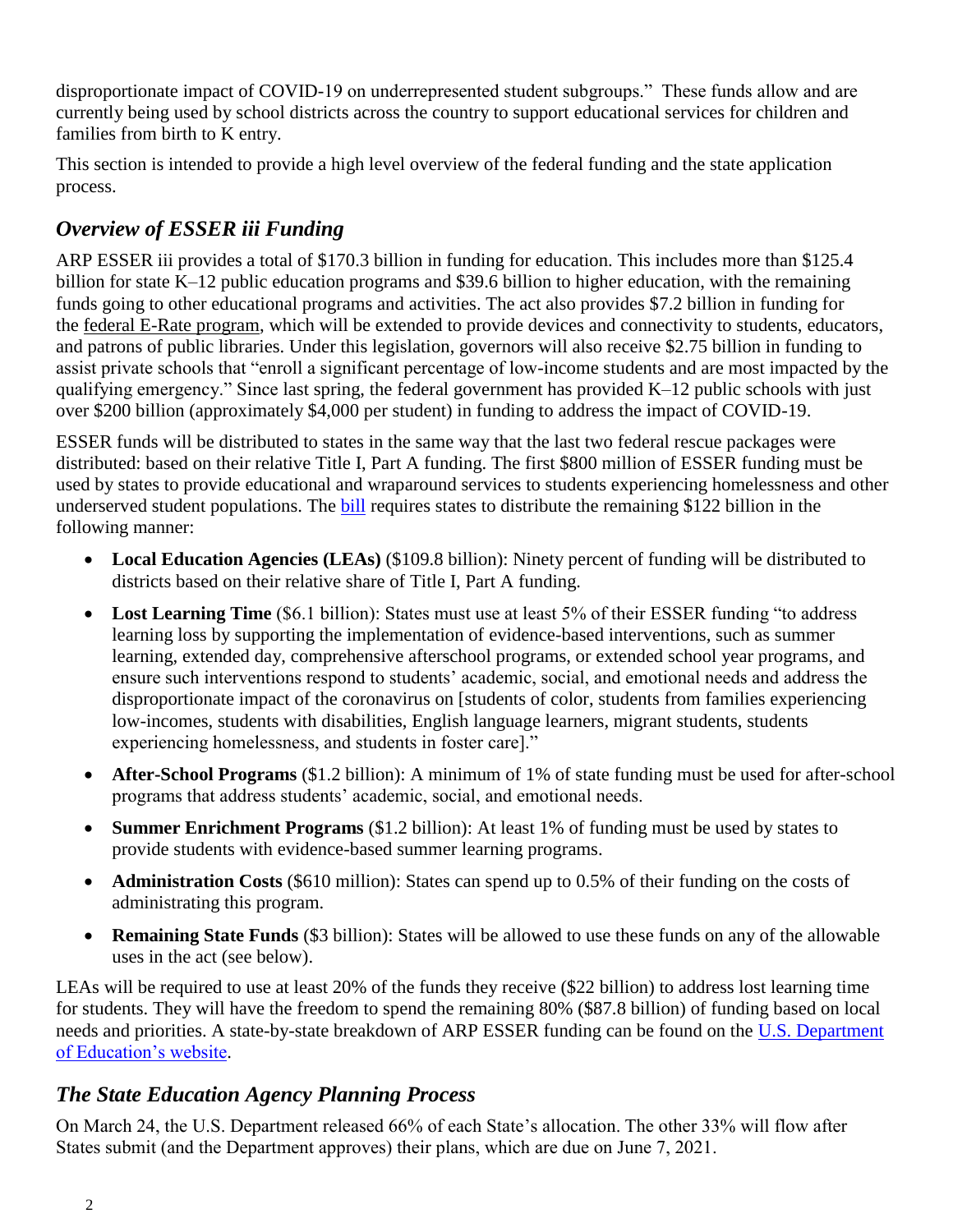On April 24, the Department [released a template](https://www.ed.gov/news/press-releases/us-education-department-releases-state-plan-template-american-rescue-plan-elementary-and-secondary-school-emergency-relief-fund) for the State plans. States must consult with stakeholders and provide for public input in developing their plans. State education agencies can retain 10% of the funding for state-wide activities focused on three broad areas- addressing learning loss, summer enrichment, and comprehensive afterschool programs. iv The states' plan needs to focus on providing more safe in-person learning opportunities for students quickly and addressing the educational inequities that were exacerbated by the pandemic. The template includes a number of sections that include young learners from PreK to 3rd grade including infants and toddlers who receive early intervention services through the SEA, coordination of COVID-19 Federal funding with other Federal funding (e.g. CCDBG funding and supporting LEAs in planning for and meeting students' needs, including broad public input.

#### **III. Principles for How to Wisely Invest Short-Term Federal Dollars**

As states leaders and advocates develop plans for these federal funds, they can keep in mind three strategies for strategically targeting these investments to young learners:

- 1. *Align Investments with Goals for Children.* The state education agency's (SEA) goals, often reflected in a strategic plan, are a good starting place and compass for directing new resources. For example, the **Michigan Department of Education** is using its [2020 Top 10 Strategic Plan](https://www.michigan.gov/mde/0,4615,7-140-80635---,00.html) to develop resources to guide LEAs investments of the funds; and to explore new opportunities in the state share of funds, for example, tapping into the additional funding to [E-Rate](https://www.fcc.gov/consumers/guides/universal-service-program-schools-and-libraries-e-rate) from the FCC to expand access to broadband internet across the state. **Louisiana Department of Education's Office of Early Childhood** produced a report, "Funding Our Future: LA B to  $3$ ", at the request of legislators to guide their efforts for the use of federal funds for young children.
- *2. Engage stakeholders and understand funding gaps and opportunities-* SEAs are required to engage stakeholders in the development of their plans for the use of ARP funds. Many states have conducted comprehensive needs assessments both before and during the pandemic to understand the impact on school and child care access, parental unemployment, children's health and well-being, among others. States are also managing a significant infusion of resources from the federal government, but as these are short-term, one-time funds, it will be critical to target investments to the areas most in need that will bolster the system. For example, the **[Indiana Department of Education](https://www.doe.in.gov/grants/esser-ii-and-iii-information)** (IN DOE) has identified four priorities areas for the use of this funding: *accelerated learning, sustainable innovation, supporting educators, and updating tech and other infrastructure*. They have created dedicated [web-pages](https://www.doe.in.gov/grants/esser-ii-and-iii-information) with clear and concise information on various aspects of the federal funding to inform and engage stakeholders in considering how best to use the array of federal relief funds. To engage districts in determining their priorities and share ideas among stakeholders across the state, IN DOE has created wiki-pages on key priorities like [learning loss](https://www.doe.in.gov/sites/default/files/grants/priorities-mini-learning-loss.pdf) to encourage creative thinking. They have also compiled [key references](https://create.piktochart.com/output/52362900-mini-site-references-page) to ensure ideas are grounded in the research and evidence on effectiveness.
- 3. *Use the research and data on high quality teaching and learning.* With this rapid infusion of funds, state and local leaders will need to make hard decisions rather quickly. It is critical to ensure that the dollars are spent wisely on interventions and strategies that have proven to be effective in supporting all children, and particularly children that have experienced trauma and hardships due to the pandemic. **Pennsylvania Department of Education** requires LEAs to select interventions from the [Evidence](https://www.evidenceforpa.org/)  [Resource Center.](https://www.evidenceforpa.org/) This website is a comprehensive resource for local educators and stakeholders to ensure that high quality relevant research is applied to the local context and setting. The website includes information on the array of federal relief funding sources, and allows users to quickly access information on evidence-based strategies that support high quality teaching and learning.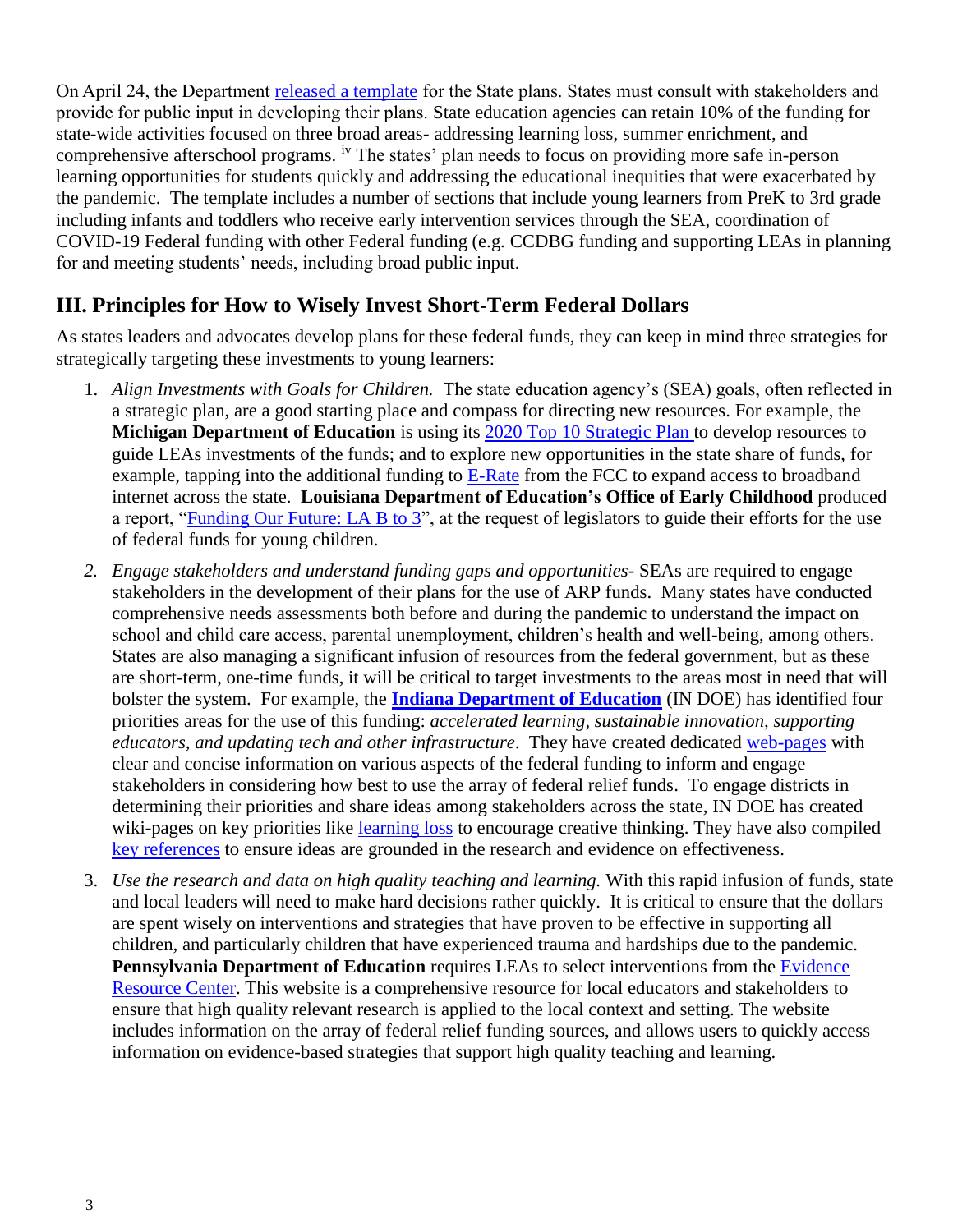#### **IV. Ideas and Inspiration for State Leaders to Target Investments to Early Childhood**

#### *Why Should ARP ESSER funds Focus on Early Childhood*

We have strong evidence that access to high quality preschool programs and exposure to a rigorous and engaging curriculum with highly qualified teachers from Pre-K to grade 3 reduce the achievement gap and avoid costlier interventions in later grades.<sup>V</sup> ESSER iii provides both significant flexibility and opportunity to state and local education agencies to mitigate these effects by providing children with increased access to mental health supports, targeted tutoring and accelerated learning, and increased learning time during the summer and afterschool to get children back on a strong path to success. The funds could support transformative change in schools and communities in how we approach and support high quality teaching and learning. But investing these funds wisely, given the complexities of state bureaucracies and the federal requirements will be challenging. And state leaders must consider constraints around sustainability and equity since this is just a one-time funding influx.

Since the US Department of Education is releasing the funds through the Title I formula to states, each state may apply the use of the funds for preschool. Under a [non-regulatory guidance,](https://www2.ed.gov/policy/elsec/guid/preschoolguidance2012.pdf) issued by the Department in 2012, the use of Title 1 funds for eligible preschool children has been clarified. A Title I school may operate a school-wide program if a minimum of 40 percent of the students enrolled in the school, or residing in the attendance area served by the school, are from low income families. An LEA may reserve a portion of funds off the top of its Title I allocation to operate a preschool program for eligible children. The LEA may serve all eligible children in the district as a whole or those in just a portion of the district. While the ARPA ESSER funds do not follow the Title 1 requirements, it is important for states and LEAs to emphasize that any activity must be related to preparing for, preventing, or responding to COVID-19. The argument can also be made for early childhood programs for children with disabilities under IDEA. vi

State leaders are in the unique position of spending an unprecedented amount of funds while knowing and understanding the constraints around sustainability of funding. The following section is focusing in on three of the template's sections: (1) planning for the use and coordination of ARP ESSER III Funds; (2) maximizing state level funds to support students; and (3) supporting LEAs in planning for and meeting students' needs. Examples from states are provided, and leaders should consider how funds can be spent for opportunities that minimize costs for sustainability so that impacts from these funds on students, schools and families can be sustained long-term.

#### **(1) Planning for the Use and Coordination of ARP ESSER III Funds**

The Department recognizes that seeking input from diverse stakeholders is essential to developing plans for the use of ARP ESSER funds that are responsive to the needs of students, families, and educators. In this section, SEAs will describe their plans for consultation and for coordinating the use of ARP ESSER funds with other resources to meet the needs of students.

#### *Coordination of ARP ESSER funds with other resources*

Allocating resources in ways that advance equity and ensuring they are adequate for providing the opportunities and supports students need to succeed is particularly important as we recover from the disparate impact of COVID-19 on communities of color and communities experiencing poverty. Addressing the many [dimensions](https://www.educationresourceequity.org/dimensions)  [of resource equity,](https://www.educationresourceequity.org/dimensions) including equitable and adequate school funding, access to a well-rounded education, wellprepared, effective, and diverse educators and staff, and integrated support services, can begin to mitigate the impact of COVID-19 on schools and students and can close long-standing gaps in educational opportunity. ERS offers a [toolkit](https://www.erstrategies.org/get_started/funding_portfolio) on moving toward school funding that is equitable, flexible, and transparent with portfolios that reflect student and community needs, equity in access and costs. For instance, the **Washington State Office of the Superintendent of Public Instruction** (OSPI) released a [guide](https://www.k12.wa.us/sites/default/files/public/communications/2021docs/OSPI-Academic-and-Student-Well-Being-Recovery-Plan-Planning-Guide.pdf) in May that includes recommendations for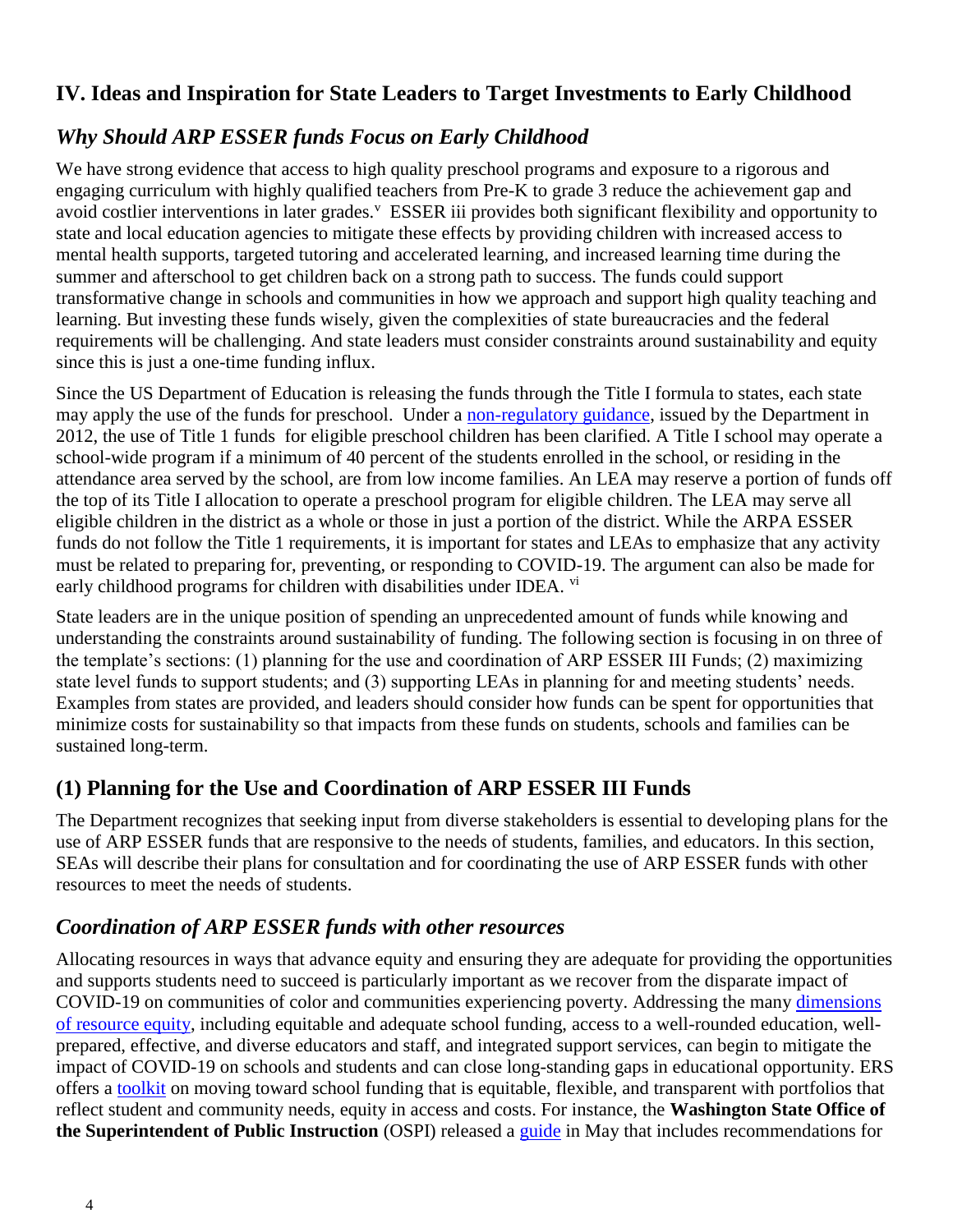districts to conduct equity analyses such as one in Highland Public Schools on [equity analysis of instructional](https://www.highlineschools.org/about/board-policies/policy-details/~board/board-policies/post/procedure-0010-p2-institutional-practices)  [practices.](https://www.highlineschools.org/about/board-policies/policy-details/~board/board-policies/post/procedure-0010-p2-institutional-practices)

The transition into kindergarten has always been an important point in children's lives, but fall 2021 will be a particularly important transition for children and families due to the disruptions over the last year and their potential effects on children's learning and development. When early learning experiences and early elementary experiences are well-connected, the transition can be smoother for children and families. Creating these connections, however, requires thoughtful planning, supportive policies, and ongoing investment. As such, transition isn't simply a discrete set of activities at one point in time but instead requires ongoing effort throughout the school year and across the ECE and K-12 sectors. Studies show connections between the number of transition activities schools provide and academic gains for low- and middle-income children as well as pre-K and kindergarten teacher perceptions of children's social skills and behavior. <sup>vii</sup> The level of intensity also matters with high-intensity activities, such as visits to kindergarten classrooms and joint planning and PD time and data sharing for pre-K and kindergarten teachers, being most impactful. ARP funds can be used to support myriad transition activities including joint professional development and transition planning and data sharing agreements across ECE programs and LEAs.

#### **(2) Maximizing State-Level Funds to Support Students**

The Department recognizes that States have an extraordinary opportunity to address the disproportionate impact of the COVID-19 pandemic on underserved students through the ARP required State set-asides to address the academic impact of lost instructional time, provide summer learning and enrichment programs, and provide comprehensive afterschool programs. In this section, SEAs will describe their evidence-based strategies for these resources.

#### *Addressing the academic impact and lost student learning time*

In addition, school and district leaders may want to implement innovative strategies with high quality curricular materials, and instituting whole child approaches with wraparound services that address the social, emotional, and mental health needs of students. The Council of Chief State School Officers (CCSSO) and the National Governors Association (NGA) have released a report on [state plans for accelerating student learning,](file:///C:/Users/Dell/Documents/ECE%20Collaborative/Review-of-state-learning-acceleration-plans-April-21-2021.pdf) an approach embraced by school and district leaders to address the academic needs and the emotional well-being of students, including young learners whose transition to school was in many cases done remotely. CCSSO and NGA also issued [2021 Summer Learning & Enrichment: State Guidance for District and School Leaders](https://learning.ccsso.org/2021-summer-learning-enrichment-state-guidance-for-district-and-school-leaders) which offers state education agencies (SEA) practical guidance, which they can adapt and share with their local education agencies (LEA) as they plan for summer 2021 learning opportunities to meet the most pressing needs of students and teachers in this uniquely challenging school year.

Summer programs for children about to attend PreK or K will be especially important to ease the transition to a school environment and routine and to build trusted relationships with adults, and re-engage with peers. Federal 21<sup>st</sup> Century Funds can be used for summer learning, and after school; but other ARP funds can also support summer learning or enrichment programs. As states attempt to make up for this loss, programs such as accelerating learning, tutoring and summer enrichment programming are being implemented to provide targeted, [evidence-based interventions](https://learningpolicyinstitute.org/blog/covid-accelerated-learning-build-back-better) to address this learning loss. States are quickly [scaling up programs](https://media.mwcllc.com/publications/states-learning-loss.pdf) that have shown positive effects and implementing new programs to address learning loss.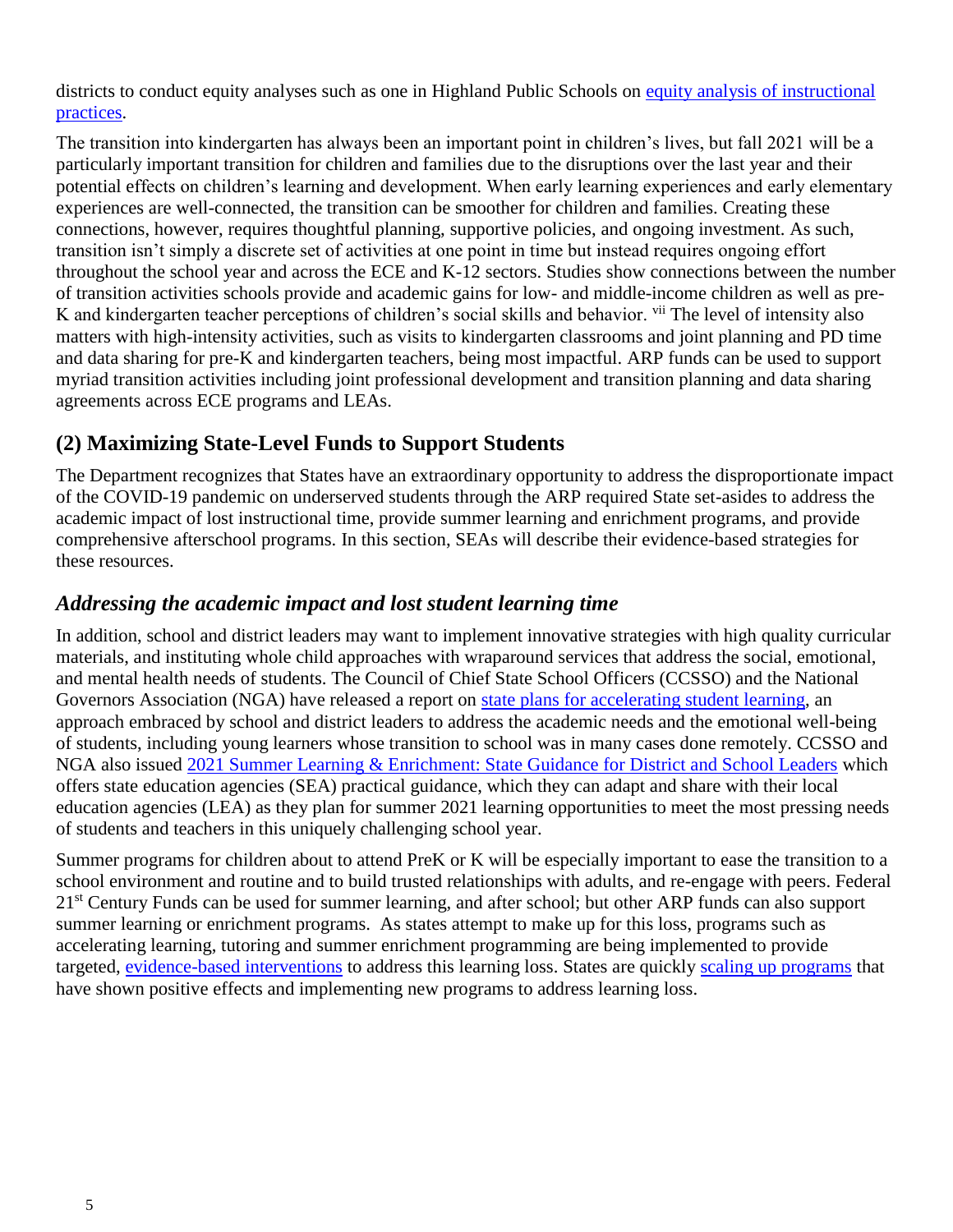#### **State Examples of Investments in Literacy Interventions**

**Tennessee** is funding its [Reading 360 program](https://www.tn.gov/education/reading-360.html) using \$60 million from one-time federal funding for COVID-19 relief and \$40 million in competitive federal grant funding.

The **Michigan** University professor Nell Duke released a specific guide on [research informed policies](file:///C:/Users/Dell/Downloads/School-Based%20Summer%20Programs%20Bill%204048%20Implementation_4_9_21%20finalR.pdf) on implementing early literacy support for students PreK to  $3<sup>rd</sup>$  grade.

#### **State Examples of Investments in Summer Learning**

**Nebraska**'s Department of Education will offer the [Zearn Math Summer Intensive Series,](https://about.zearn.org/nebraska-zearn-math-support) a 12-week series that prioritizes essential math content students should master before starting grades 1–7. The program is designed to be used flexibly across summer school models, tutoring programs or targeted interventions.

**Hawaii** will offer the [Summer Start Kindergarten Transition](https://www.documentcloud.org/documents/20605558-doe-letter-to-principals-on-summer-k-transition) program for incoming kindergarteners who were unable to attend preschool due to the pandemic, and have had little or no classroom experience.

**North Carolina** recently passed a [bill](https://www.ncleg.gov/BillLookUp/2021/h82) mandating districts offer at least 150 hours of summer instruction, **California** established a summe[r tutoring program](https://leginfo.legislature.ca.gov/faces/billTextClient.xhtml?bill_id=202120220SB723) for the state and **Tennessee** established after school learning mini-camps and summer camps through the [Tennessee Learning Loss Remediation and Student Acceleration Act,](https://www.capitol.tn.gov/Bills/112/Bill/HB7004.pdf) funded from a combination of TANF (Temporary Assistance for Needy Families), LEAPS (21st Century afterschool federal funds) and state funds.

*Assessing Student Learning.* As the pandemic created unfinished learning among all children, but primarily the underserved student populations, educators need to implement assessment methodologies that enable them to address the specific learning needs of their students. States had to [adapt to the conditions](https://www.newamerica.org/education-policy/edcentral/kindergarten-entry-assessments-during-covid-19-how-are-states-adapting/) of the pandemic during the fall of 2020. But states that have integrated kindergarten entry assessments in their early education system should consider reinstituting the administration of those assessments for school year 2021-22 to measure the overall impact on early learning as a result of the unfinished learning of preschoolers transitioning into formal schooling. For students' K to 3rd grade using funds to administering and using high-quality assessments that are valid and reliable, to accurately assess students' academic progress and assist educators in meeting students' academic needs, including through differentiating instruction. The Oregon Department of Education released guidance for districts and schools on [formative assessments](file:///C:/Users/Dell/Documents/NIEER%20PPI/Formative%20assessment%20is%20intentional%20and%20requires%20purposeful%20planning%20by%20educators%20to%20clarify%20learning%20goals%20and%20success%20criteria,%20elicit%20evidence%20of%20students’%20thinking,%20provide%20students%20with%20descriptive%20feedback,%20and%20adjust%20instruction%20accordingly.) in terms of purpose, clarity and interpretation of results.

*Meeting the needs of children with disabilities and dual language learners*. One of the student populations hit hard by the pandemic are those with disabilities. Special attention should be given to students in need of technology to effectively function in the classroom. ARP includes an extra \$250 million for *Part C Early Intervention* and an extra \$200 million for *Preschool Special Education Grants* under Part B 619 for FFY 2021. It is expected these additional funds will be allocated to the state lead agency by July 1, 2021. States are still awaiting guidance from the Office of Special Education, though OSEP has advised states that funds are subject to the same IDEA and Uniform Guidance requirements that apply to all IDEA funds. Therefore, it probably can be assumed that anything that is currently an allowable expense for Part C or Preschool Special Education funds will be allowable for the ARP funds. Vill The Division of Early Childhood of the Council for Exceptional Children has [made recommendations on potential uses of these funds](https://nam02.safelinks.protection.outlook.com/?url=https%3A%2F%2Fwww.dec-sped.org%2Fsingle-post%2Frecommendations-for-stakeholders-offering-advice-on-the-use-of-idea-arp-funds-may-2021&data=04%7C01%7Cltadros%40nieer.org%7C292e3d9bcd4c4f481b3a08d91c7d4f6d%7Cb92d2b234d35447093ff69aca6632ffe%7C1%7C1%7C637572146801498583%7CUnknown%7CTWFpbGZsb3d8eyJWIjoiMC4wLjAwMDAiLCJQIjoiV2luMzIiLCJBTiI6Ik1haWwiLCJXVCI6Mn0%3D%7C3000&sdata=E15lJ2hVUo%2FNy6fH1tmnAeuQ6FXfEOvssKzUkEqsOx4%3D&reserved=0) including child find and evaluation, mental health, family engagement, and assistive technology and adaptive equipment. Common developmental disabilities, such as children on the autism spectrum will need ongoing routines, including during the summer, and special support services for families. The National Center for Learning Disabilities (NCLD) released in April [promising practices to accelerate learning for students with disabilities.](https://www.ncld.org/reports-studies/promising-practices-to-accelerate-learning-for-students-with-disabilities-during-covid-19-and-beyond/) It offers effective [implementation strategies](https://www.ncld.org/reports-studies/promising-practices-to-accelerate-learning-for-students-with-disabilities-during-covid-19-and-beyond/part-2-implementing-acceleration-approaches-with-success/) and [state policy recommendations.](https://www.ncld.org/reports-studies/promising-practices-to-accelerate-learning-for-students-with-disabilities-during-covid-19-and-beyond/part-3-state-level-policy-recommendations-and-actions/) Educating all Learners provides a [resource library](https://educatingalllearners.org/search-resource-library/?theme=Intervention+and+Related+Services) of intervention strategies by grade span and disability categories.

Another student population that experienced disproportionate harm due to the constraints of remote learning were dual language and English learners. Migration Policy Institute predicts based on research that these losses could linger in years to come, but offers some [key recommendations](https://www.migrationpolicy.org/sites/default/files/publications/mpi-english-learners-covid-19-final.pdf) to education leaders, particularly around professional development and data use.<sup>ix</sup> There is also a need for earlier [identification of dual language learners](https://www.migrationpolicy.org/research/framework-dual-language-learner-identification)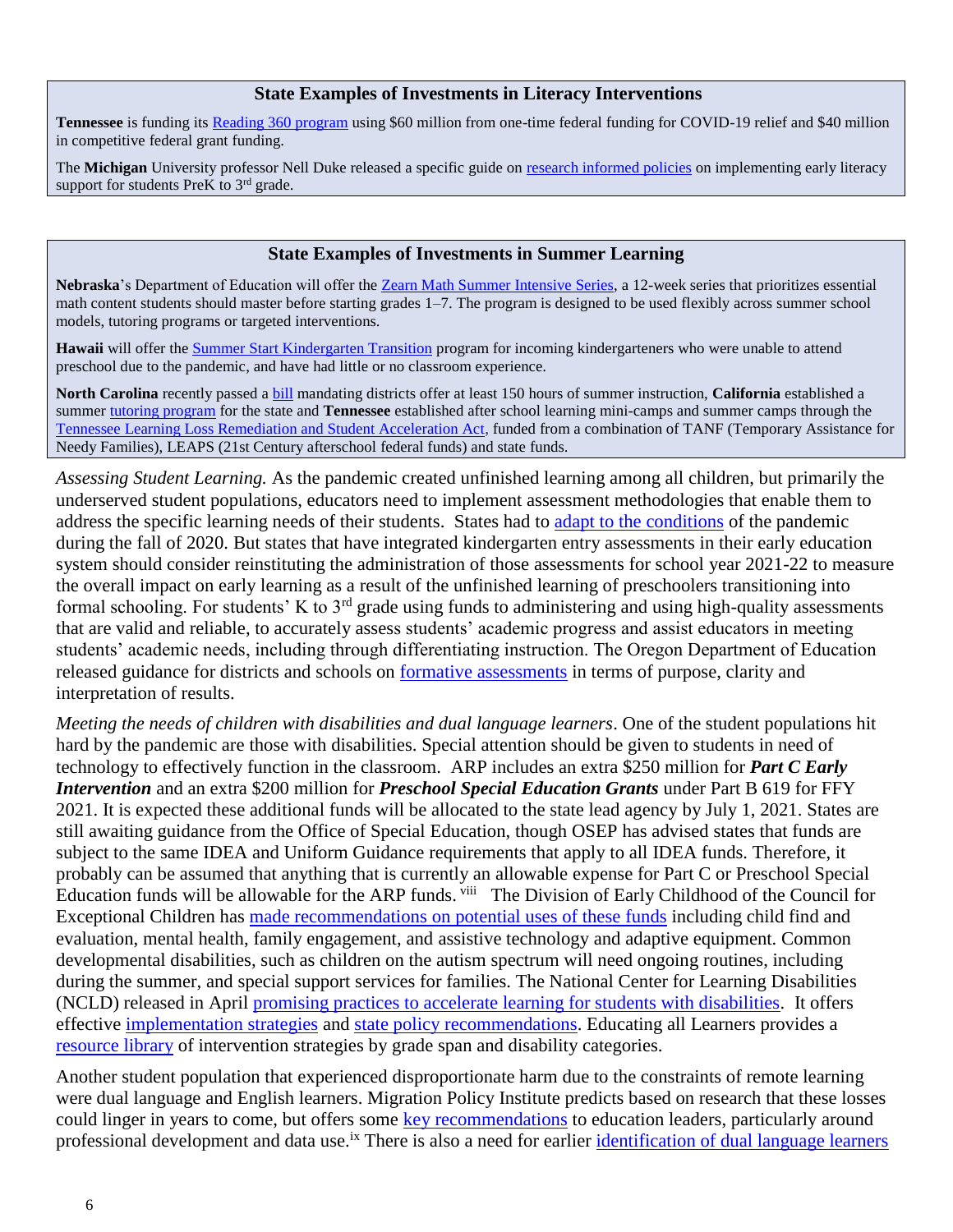after the pandemic. In addition, [afterschool programs](http://www.ascd.org/ascd-express/vol15/num10/after-school-programs-give-english-learners-a-boost.aspx) are an option that could give dual language learners the extra time in high-quality learning settings that they likely missed due to remote learning. Guides for educators have been developed, like "Colorin Colorado!" [resource page](https://www.colorincolorado.org/covid) to support educators in teaching language learners throughout and after COVID. And state leaders can support districts in this work through coordinating guidance and resources to districts, particularly around assessments and data collection.<sup>x</sup>

*Bolstering the workforce*. Another major state strategy to mitigate the impact of the lost instructional time, is the stabilization of the early childhood workforce, especially in child care and in PreK, which has been severely impacted as a result of the working conditions required by the impact of the pandemic. States and local districts can [make the case](https://www.americanprogress.org/issues/early-childhood/reports/2020/10/29/492546/6-state-strategies-improve-child-care-policies-pandemic-beyond/) that the funds be used to address the exodus of the early childhood education workforce through rigorous recruitment campaigns, and to provide professional learning opportunities to those entering the field and to the incumbent workforce as they transition back to more regular in classroom instruction with an anticipated wider skills and knowledge gap among student groups. According to the [Center for the Study of](https://cscce.berkeley.edu/arpa-reccomendations-ece-workforce/)  [Child Care Employment](https://cscce.berkeley.edu/arpa-reccomendations-ece-workforce/) at the University of California-Berkley, states such as [New Mexico,](https://www.krwg.org/post/new-mexico-launches-incentive-pay-program-support-child-care-professionals) [North Carolina,](https://ncchildcare.ncdhhs.gov/Portals/0/documents/pdf/C/COVID-19_Child_Care_Payment_Policies.pdf) and [Washington](http://lawfilesext.leg.wa.gov/biennium/2021-22/Pdf/Amendments/Senate/5092-S.E%20AMC%20CONF%20H1633.3.pdf) have already used various strategies with previous rounds of federal relief to make sure a portion of funding supplements base levels of compensation.

#### **(3) Supporting LEAs in Planning for and Meeting Students' Needs**

State and local leaders recognize that decisions about the structures, priorities and offerings for this summer and fall will be most effective if co-designed with key stakeholders, including families, community partners like child care and Head Start, and educators who have been directly supporting and teaching students throughout the pandemic. During the planning and implementation of the next phase of the recovery, local district leaders are in a position to proactively take steps to establish and maintain outreach with the field through multiple channels to widely publicize opportunities for engagement and to announce key decisions as they are made.

The role of the state is one of guidance and policies and programs for students. More recently, a focus on equity—ensuring each and every child, regardless of race/ethnicity, geography, socio-economic, or other factor—is compelling states to break down their silos and rethink their systems from the perspectives of the diverse needs of young children and their families. Chiefs for Change has released an [interactive workbook](https://docs.google.com/spreadsheets/d/1e-hjPoWXHEw5e9fzSktq_sI0qv8tvxY_WPdaDIuCFY8/edit#gid=0) for districts, while not early childhood specific, could be very useful to help districts to prioritize funds, maximize all source of federal relief funds and identify partners. A number of states have released planning guides for districts.

#### **State Examples of Planning Guides for Districts**

**Illinois**' P-20 Council has released the [Learning Renewal Resource Guide,](https://www2.illinois.gov/sites/P20/Documents/P-20-Learning-Renewal-Resource-Guide-March2021-v19.pdf) which includes implementation guidance and resources related to academic, social, emotional and mental health support for PreK-college aged students, teachers, faculty and staff. The guide is designed to inform decision making, inspire engagement, and quicken the pace of implementation.

**Kansas** is encouraging districts to continue tapping collaborations with community partners to support students. In its recently released [Navigating Next](https://kansasteachingandleadingproject.org/navigating-next/) plan for the summer and 2021–22 school year, school leaders are urged to engage a collaborative team that could include district or building leadership teams, families, teachers, staff and health professionals to support implementation.

**Louisiana** has developed [Early Childhood Planning Guidance](https://www.louisianabelieves.com/docs/default-source/believe/believe!-early-childhood-planning-guide.pdf?sfvrsn=39b06718_4) to assist local stakeholders in maximizing the use of the various federal funds to support their early childhood system.

**Rhode Island** organized its stakeholder-driven [Learning, Equity and Accelerated Pathways](https://www.ride.ri.gov/InsideRIDE/AdditionalInformation/News/ViewArticle/tabid/408/ArticleId/730/RIDE-Announces-the-Learning-Equity-Accelerated-Pathways-LEAP-Task-Force-to-Analyze-and-Address-COVID.aspx) (LEAP) task force in February 2021 to assess the conditions of learning loss across the state, analyze student data, identify areas of focus and high leverage strategies, engage with and learn from national experts, and provide guidance on next steps and strategic use of stimulus funding.

**Virginia** created the [VA LEARNS \(Leading, Engaging, Assessing, Recovering, Nurturing and Succeeding\)](https://www.doe.virginia.gov/instruction/learns/index.shtml) workgroup in February 2021 to develop recommendations and identify resources and best practices related to equity, curricula and interventions strategies, and the impact on mental health and social emotional well-being of students, families and school employees. Stakeholders involved included school and district leaders, the state's Teacher of the Year, school psychologists, representatives of the state Board of Education, parents, and community partners.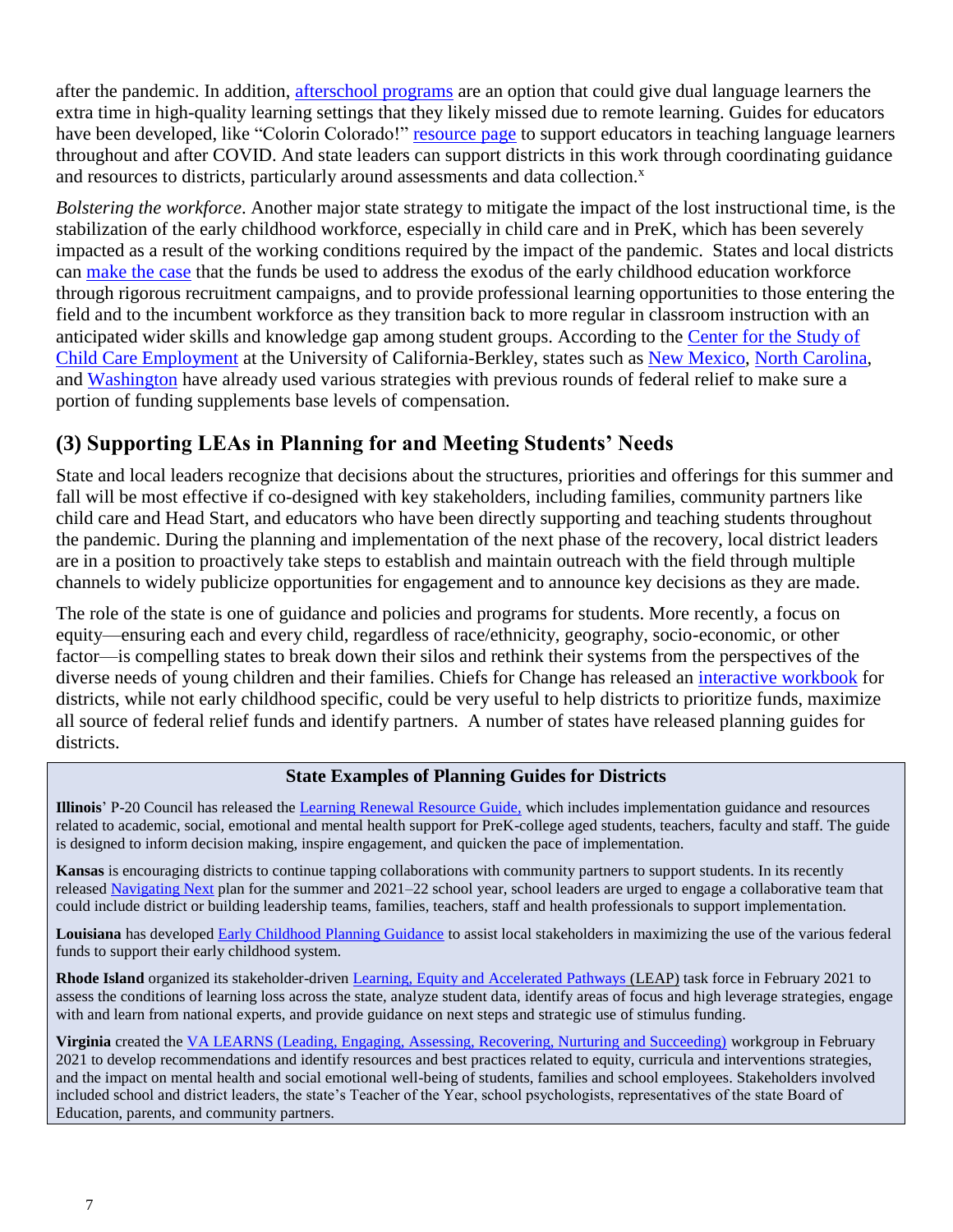The **Washington Office of the Superintendent of Public Instruction** (OSPI) released a [planning guide](file:///C:/Users/Dell/Documents/ECE%20Collaborative/OSPI-Academic-and-Student-Well-Being-Recovery-Plan-Planning-Guide.pdf) for submitting district plans 2021 for the use of ARP relief funds and challenging them to conduct an equity analysis (see above) and describe a continuous improvement process for Student Well-being, Student and Family Voice, Professional Learning, Recovery and Acceleration, Diagnostic Assessments, and Community Partnerships.

### **V. Federal Funds Provide an Opportunity to Strengthen a Unified Early Care and Education System**

With the passage of the [American Rescue Plan](https://www.whitehouse.gov/american-rescue-plan/) and the potential of the [American Family Plan,](https://www.whitehouse.gov/briefing-room/statements-releases/2021/04/28/fact-sheet-the-american-families-plan/) the possibilities for transforming state systems of early care and education are both exhilarating and overwhelming. Biden's American Families plan would greatly expand access to high-quality early care and education for many families through two approaches—substantially increasing funding for child care and the creation of a funding stream to support universal (high-quality) preschool for 3- and 4-year-olds. In previous years and legislation, it is often an either/or scenario: child care or pre-K. As we move toward a more unified system, now is the time to think strategically about the ECE system and what supports states may need. Many states have been working over the years to integrate its systems of "care" and "education" into a more comprehensive approach to birth to five. States are developing frameworks and guidance to help stakeholders think about how these funds can promote strong families, children, schools and communities.

The combination of Federal resources is not just limited to Federal dollars for education but to child care and other early care programs. Connecticut has created a [formula approach](https://www.ctoec.org/covid-19/ready-set-rebuild/stabilization-funding/) to their distribution of all federal relief funds that uses specific priorities in order to allocate increased levels of funding to child care programs. The formula prioritizes quality, whether they serve infants/toddlers, whether they were open on certain dates during the pandemic and whether they are willing to commit a specific percentage of the funding to workforce compensation. There is also an equity adjustment if they are serving vulnerable communities. The **Louisiana Board of Elementary and Secondary Education** (BESE) approved the allocation of more than [\\$30 million to](https://nam02.safelinks.protection.outlook.com/?url=https%3A%2F%2Fwww.louisianabelieves.com%2Fnewsroom%2Fnews-releases%2F2021%2F04%2F28%2Fbese-awards-%2430-million-to-ready-start-networks-to-kickstart-la-b-to-3-and-expand-access-to-high-quality-early-care-and-education&data=04%7C01%7Cltadros%40nieer.org%7C8731740fd8f54db23d3408d91174a5b6%7Cb92d2b234d35447093ff69aca6632ffe%7C1%7C1%7C637560014956813573%7CUnknown%7CTWFpbGZsb3d8eyJWIjoiMC4wLjAwMDAiLCJQIjoiV2luMzIiLCJBTiI6Ik1haWwiLCJXVCI6Mn0%3D%7C0&sdata=AWPyEUuehksvddaNiSqULDpkA27PJ8EFhlFr4%2FCSNoI%3D&reserved=0)  [communities](https://nam02.safelinks.protection.outlook.com/?url=https%3A%2F%2Fwww.louisianabelieves.com%2Fnewsroom%2Fnews-releases%2F2021%2F04%2F28%2Fbese-awards-%2430-million-to-ready-start-networks-to-kickstart-la-b-to-3-and-expand-access-to-high-quality-early-care-and-education&data=04%7C01%7Cltadros%40nieer.org%7C8731740fd8f54db23d3408d91174a5b6%7Cb92d2b234d35447093ff69aca6632ffe%7C1%7C1%7C637560014956813573%7CUnknown%7CTWFpbGZsb3d8eyJWIjoiMC4wLjAwMDAiLCJQIjoiV2luMzIiLCJBTiI6Ik1haWwiLCJXVCI6Mn0%3D%7C0&sdata=AWPyEUuehksvddaNiSqULDpkA27PJ8EFhlFr4%2FCSNoI%3D&reserved=0) to fund 2,970 seats in child care for children birth through age 3 (B-3) for the 2021-2022 school year. These seats are awarded to 22 Louisiana communities, all of which are [Ready Start Networks.](https://nam02.safelinks.protection.outlook.com/?url=https%3A%2F%2Furldefense.proofpoint.com%2Fv2%2Furl%3Fu%3Dhttp-3A__r20.rs6.net_tn.jsp-3Ff-3D001MlCLVTy1zrgAdORvJCxvmUg1IK2Mu-2D91Cr5wAn4Qtx00frOQ-2DRVJckMfUirKoCu-5FHR8cs3glbbTJL22570MfeeF9hvS9lCafz-5FPfKTFvqCT2ggCqpnLWRJn9KOuqeoOBXAsVR5Yqxh4jemFHxrz2XKB3xgQIvkfWp3A9Bef7TYQ-5FxKS8TNZukGw5i8EuuCNzVWif0sd2LpXVa-5FErzf9xa6-2Dj4eN1O4D-5F988l-5F6k-2Dx9-5F9nbJi6svBd-2D7-2Ds-2DuYK0rOiKyN5lLNXRAgcq16n5Od-5FbSC9F9JghrWf2yJkM0F9v9DCb9WDKfK9w-3D-3D-26c-3DjSbv91QZEcWOzgu6fsT2WzwVeP851ffq6248hBLvGHc8RMB6LMzszA-3D-3D-26ch-3DUcRjCJoocYRb6tjMAcuJh-2DOaqITNZ86q7WNQ3aVQOKD1Isr6MBX-2D3A-3D-3D%26d%3DDwMFaQ%26c%3DxlPCXuHzMdaH2Flc1sgyicYpGQbQbU9KDEmgNF3_wI0%26r%3DsUE7axNUxZrdBmsJZzFd0NWisbYc07cF5eLnTtdMlXU%26m%3DSJyshT9gxZ88eXYtR1YEZgplYL3NT9kAz2bXQPceC1s%26s%3DevJncM18dEacwe9NhL45bBriblCN3nyrKkDqnjngepo%26e%3D&data=04%7C01%7Cltadros%40nieer.org%7C8731740fd8f54db23d3408d91174a5b6%7Cb92d2b234d35447093ff69aca6632ffe%7C1%7C1%7C637560014956833484%7CUnknown%7CTWFpbGZsb3d8eyJWIjoiMC4wLjAwMDAiLCJQIjoiV2luMzIiLCJBTiI6Ik1haWwiLCJXVCI6Mn0%3D%7C0&sdata=HjpNlmtnBK7QjGntPyYdEYjP%2F0s1I63WSKHLgj%2BTDd4%3D&reserved=0) **South Carolina**, [First Steps PreK+Siblings,](https://www.scfirststeps.org/first-steps-4k-siblings/) is funding an innovative program to support the education and care needs of families with children under age 12. Siblings of four-year-olds enrolled in the First Steps 4K program now qualify for child care and after-school scholarships thanks to a partnership between SC First Steps and the SC Department of Social Services. The Governor of **Maine** recently [announced](https://mainedoenews.net/2021/05/04/priority-notice-governor-mills-dedicating-10-million-in-federal-relief-funds-to-expand-public-pre-k/) the expansion of prekindergarten classrooms in the state by using \$10 million from the ARP relief funds.

#### **Conclusion**

Right now is an important time for engaging with partners across state agencies, and local stakeholders, including parents, teachers, community members from all perspectives in planning for how best to use these funds. State leaders are in a unique position with this federal influx of funding to leverage funding from multiple streams to better serve young children, especially those who have been underserved and overlooked during this pandemic. Additionally, state leaders must consider sustainability in providing guidance and planning for programs and services, knowing that without this consideration, when funding ends there will be a proverbial "cliff" of services and programs ending which would likely impact under-served children and families the most. This brief provides some evidence-based guidance and examples that can support state leaders as they consider how best to use this one-time funding to better serve young children while considering equity and sustainability. To learn how more about how state leaders are planning to use the federal funds to strengthen the early care and education dollars check out NIEER's [Preschool Matters blog series.](https://nieer.org/publications/blog)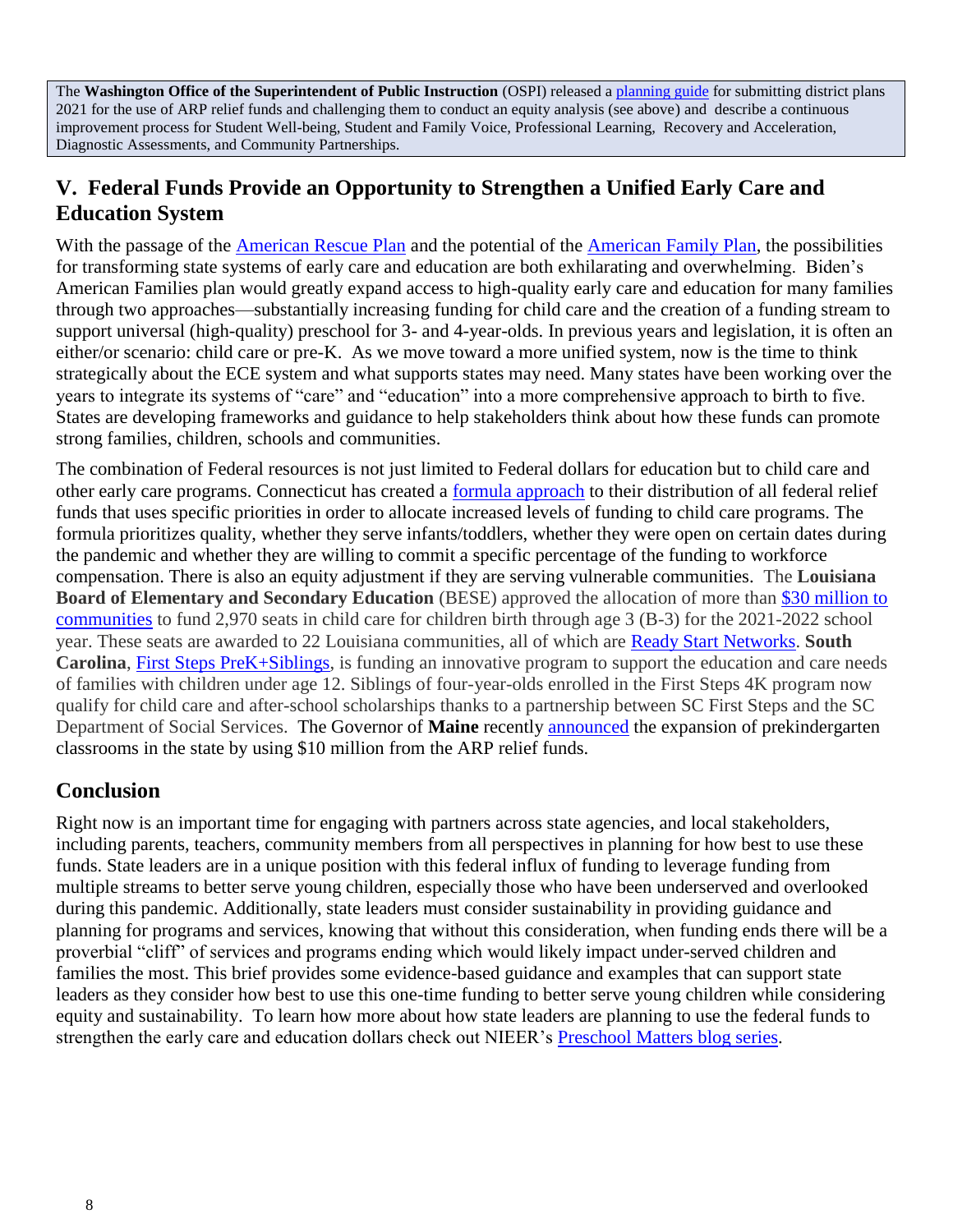### **VI. Selected Resources**

*The following selected resources are curated sites providing additional information on the use of federal relief funds for early care and education, health and home visiting.*

Alliance for Early Success, Legislation, and General Guidance: [https://earlysuccess.org/resource-centers/state](https://earlysuccess.org/resource-centers/state-rescue-and-relief-strategies/american-rescue-lesislation/)[rescue-and-relief-strategies/american-rescue-lesislation/](https://earlysuccess.org/resource-centers/state-rescue-and-relief-strategies/american-rescue-lesislation/)

Chiefs for Change, Schools and COVID 19: <https://covid.chiefsforchange.org/>

Education Commission of States, The American Rescue Plan: What's In It for K-12 Schools? <https://ednote.ecs.org/the-american-rescue-plan-whats-in-it-for-k-12-schools/>

ETR, Elementary and Secondary School Emergency Relief Fund (ESSER): [https://pages.etr.org/esser-funding-](https://pages.etr.org/esser-funding-2021)[2021](https://pages.etr.org/esser-funding-2021)

Foresight Law + Policy, Center for the Study of Education Policy, Education Counsel, Erikson Institute, Start Early (June 2021). Using Every Student Succeeds Act for Early Childhood Education. Retrieved from https://www.flpadvisors.com/uploads/4/2/4/2/42429949/f\_flp\_usingessafundsearlychildhood\_june2021.pdf

Hunt Institute Elementary and Secondary School Emergency Relief Fund II, Menu of Options for Early Childhood, K-12, and Higher Education: [https://hunt-institute.org/wp-content/uploads/2021/04/HI-ESSER-](https://nam02.safelinks.protection.outlook.com/?url=https%3A%2F%2Fhunt-institute.org%2Fwp-content%2Fuploads%2F2021%2F04%2FHI-ESSER-Menu-Brief-ARP-Companion.pdf&data=04%7C01%7Cltadros%40nieer.org%7C05a3173124ca4b86f7bc08d91175855c%7Cb92d2b234d35447093ff69aca6632ffe%7C1%7C1%7C637560018712651562%7CUnknown%7CTWFpbGZsb3d8eyJWIjoiMC4wLjAwMDAiLCJQIjoiV2luMzIiLCJBTiI6Ik1haWwiLCJXVCI6Mn0%3D%7C0&sdata=n0bhUWeEJzg0lI4EUcTD57mht0N7Qyg2RQZt65sxpW4%3D&reserved=0)[Menu-Brief-ARP-Companion.pdf](https://nam02.safelinks.protection.outlook.com/?url=https%3A%2F%2Fhunt-institute.org%2Fwp-content%2Fuploads%2F2021%2F04%2FHI-ESSER-Menu-Brief-ARP-Companion.pdf&data=04%7C01%7Cltadros%40nieer.org%7C05a3173124ca4b86f7bc08d91175855c%7Cb92d2b234d35447093ff69aca6632ffe%7C1%7C1%7C637560018712651562%7CUnknown%7CTWFpbGZsb3d8eyJWIjoiMC4wLjAwMDAiLCJQIjoiV2luMzIiLCJBTiI6Ik1haWwiLCJXVCI6Mn0%3D%7C0&sdata=n0bhUWeEJzg0lI4EUcTD57mht0N7Qyg2RQZt65sxpW4%3D&reserved=0)

U.S. Department of Education, Frequently Asked Questions Elementary and Secondary School Emergency Relief Programs Governor's Emergency Education Relief Programs: [https://oese.ed.gov/files/2021/05/ESSER.GEER\\_.FAQs\\_5.26.21\\_745AM\\_FINALb0cd6833f6f46e03ba2d97d30](https://nam02.safelinks.protection.outlook.com/?url=https%3A%2F%2Foese.ed.gov%2Ffiles%2F2021%2F05%2FESSER.GEER_.FAQs_5.26.21_745AM_FINALb0cd6833f6f46e03ba2d97d30aff953260028045f9ef3b18ea602db4b32b1d99.pdf&data=04%7C01%7Cltadros%40nieer.org%7C7a6a34213b4f402ca3ed08d920852fda%7Cb92d2b234d35447093ff69aca6632ffe%7C1%7C1%7C637576578669015978%7CUnknown%7CTWFpbGZsb3d8eyJWIjoiMC4wLjAwMDAiLCJQIjoiV2luMzIiLCJBTiI6Ik1haWwiLCJXVCI6Mn0%3D%7C1000&sdata=MNer%2Be5rUiXzKqqqI69kfcZkYP0elt5FTd6fCBvLtz8%3D&reserved=0) [aff953260028045f9ef3b18ea602db4b32b1d99.pdf](https://nam02.safelinks.protection.outlook.com/?url=https%3A%2F%2Foese.ed.gov%2Ffiles%2F2021%2F05%2FESSER.GEER_.FAQs_5.26.21_745AM_FINALb0cd6833f6f46e03ba2d97d30aff953260028045f9ef3b18ea602db4b32b1d99.pdf&data=04%7C01%7Cltadros%40nieer.org%7C7a6a34213b4f402ca3ed08d920852fda%7Cb92d2b234d35447093ff69aca6632ffe%7C1%7C1%7C637576578669015978%7CUnknown%7CTWFpbGZsb3d8eyJWIjoiMC4wLjAwMDAiLCJQIjoiV2luMzIiLCJBTiI6Ik1haWwiLCJXVCI6Mn0%3D%7C1000&sdata=MNer%2Be5rUiXzKqqqI69kfcZkYP0elt5FTd6fCBvLtz8%3D&reserved=0) 

U.S. Department of Education, Office of Special Education Programs. IDEA American Rescue Plan Funds. [https://www2.ed.gov/policy/speced/leg/arp/index.html](https://nam02.safelinks.protection.outlook.com/?url=https%3A%2F%2Fwww2.ed.gov%2Fpolicy%2Fspeced%2Fleg%2Farp%2Findex.html&data=04%7C01%7Cltadros%40nieer.org%7C292e3d9bcd4c4f481b3a08d91c7d4f6d%7Cb92d2b234d35447093ff69aca6632ffe%7C1%7C1%7C637572146801498583%7CUnknown%7CTWFpbGZsb3d8eyJWIjoiMC4wLjAwMDAiLCJQIjoiV2luMzIiLCJBTiI6Ik1haWwiLCJXVCI6Mn0%3D%7C3000&sdata=ENIoOrI1PdzCxWFS3Wt3eJ3HmirduIm3ZIHbPTctBIE%3D&reserved=0)

U.S. Department of Health & Human Services, Early Childhood Training & Technical Assistance, Child Care Stabilization Grants: <https://childcareta.acf.hhs.gov/child-care-stabilization-grants>

U.S. Department of Health & Human Services, Office of Child Care, 2021 Coronavirus Response and Relief Supplemental Appropriations Act (CRRSA) 60 Day Reports for States and Territories: [https://www.acf.hhs.gov/occ/data/2021-crrsa-60-day-reports-states-and-territories.](https://www.acf.hhs.gov/occ/data/2021-crrsa-60-day-reports-states-and-territories)

The White House, Fact Sheet: The American Families Plan - [https://www.whitehouse.gov/briefing](https://www.whitehouse.gov/briefing-room/statements-releases/2021/04/28/fact-sheet-the-american-families-plan/)[room/statements-releases/2021/04/28/fact-sheet-the-american-families-plan/](https://www.whitehouse.gov/briefing-room/statements-releases/2021/04/28/fact-sheet-the-american-families-plan/)

### **Endnotes**

l

<sup>&</sup>lt;sup>i</sup> Center on the Developing Child (2021). Three Principles to Improve Outcomes for Young Children. Retrieved from [https://46y5eh11fhgw3ve3ytpwxt9r-wpengine.netdna-ssl.com/wp-content/uploads/2017/10/3Principles\\_Update2021v2.pdf](https://46y5eh11fhgw3ve3ytpwxt9r-wpengine.netdna-ssl.com/wp-content/uploads/2017/10/3Principles_Update2021v2.pdf)

ii Barnett, S. & Jung, K. (2021). Seven Impacts of the Pandemic on Young Children and their Parents: Initial Findings from NIEER's December 2020 Preschool Learning Activities Survey. Retrieved fro[m https://nieer.org/research-report/seven-impacts-of-the](https://nieer.org/research-report/seven-impacts-of-the-pandemic-on-young-children-and-their-parents-initial-findings-from-nieers-december-2020-preschool-learning-activities-survey)[pandemic-on-young-children-and-their-parents-initial-findings-from-nieers-december-2020-preschool-learning-activities-survey](https://nieer.org/research-report/seven-impacts-of-the-pandemic-on-young-children-and-their-parents-initial-findings-from-nieers-december-2020-preschool-learning-activities-survey)

iii *American Rescue Act of 2021*. (2021, January 3), page 17.<https://www.congress.gov/117/bills/hr1319/BILLS-117hr1319enr.pdf>

iv *Frequently Asked Questions Elementary and Secondary School Emergency Relief Programs Governor's Emergency Education Relief Programs*. (2021, May).

[https://oese.ed.gov/files/2021/05/ESSER.GEER\\_.FAQs\\_5.26.21\\_745AM\\_FINALb0cd6833f6f46e03ba2d97d30aff953260028045f9ef](https://oese.ed.gov/files/2021/05/ESSER.GEER_.FAQs_5.26.21_745AM_FINALb0cd6833f6f46e03ba2d97d30aff953260028045f9ef3b18ea602db4b32b1d99.pdf) [3b18ea602db4b32b1d99.pdf](https://oese.ed.gov/files/2021/05/ESSER.GEER_.FAQs_5.26.21_745AM_FINALb0cd6833f6f46e03ba2d97d30aff953260028045f9ef3b18ea602db4b32b1d99.pdf)